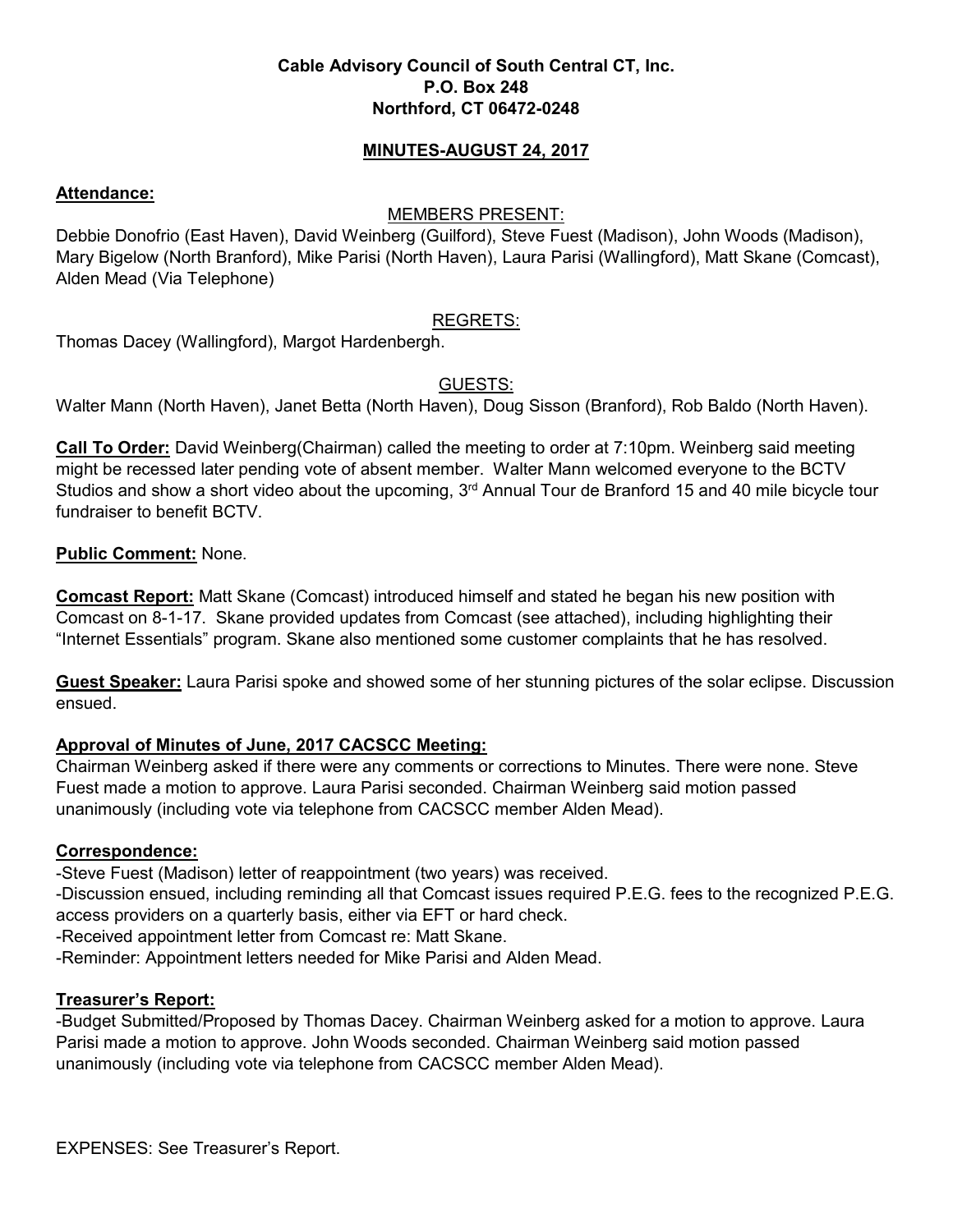Steve Fuest inquired about CACSCC Media Liability Insurance issue. It was decided that Steve Fuest would write proposal and that it would be put on and discussed at the October CACSCC meeting.

## **Frontier/Statewide Council Report:**

Stvee Fuest said the Statewide Video Advisory Council (SVAC) meeting on 8/23/17 was short. Fuest asked Matt Skane (Comcast) about whether Comcast would be contributing \$2k annually to the SVAC. Skane said he would look into it.

### **Other Business:**

-Mary Bigelow asked that CACSCC send solicits to CACSCC members to try to find new/additional members who would join CACSCC.

## **Town Reports:**

-BCTV/Branford: Walter Mann mentioned that BCTV will hold it's Third Annual "Tour de Branford" 15 and 40 mile bicycle tour on 9-24-17. The fundraiser will benefit BCTV. Debates are being planned as is live local BCTV election coverage for the upcoming municipal elections. BCTV currently has two interns from SCSU.

-Totoket TV/North Branford: Walter Mann stated that Totoket TV currently has two interns from SCSU. Totoket TV has been busy taping Town meetings, as well as come adult education classes that provide important information to viewers.

-NHTV/North Haven: Michael Parisi (North Haven) stated that NHTV is doing the NHTV Chowder Building and Meatball Shack at the North Haven Fair 9/7-9/10 for the fifth year now. NHTV is doing coverage of all North Haven High School Football Games (Home Games). As well, live election coverage is planned for November (NHTV has been doing annual live local election coverage since 1989). NHTV's Fruit Fundraiser is starting soon for the holidays. Also, NHTV currently has two interns from SCSU.

-MCAG/Madison: Steve Fuest said they are now in the midst of their 36th year of taping Hand High School Football games. Also, Fuest stated that MCAG just purchased a new HD version of a Leightronix Ultra HD Nexus Automation System for their educational access channel.

-ETV/East Haven: Debbie Donofrio stated that ETV tapes all Town meetings, and is planning to tape the upcoming fall festival. ETV staff member Jan Lee has left ETV. She was replaced by a new staff member, Nick. ETV is dropping YouTube as their online video platform. ETV plans to cover the East Have local election season.

-GCTV/Guilford: David Weinberg stated GCTV has several active high school interns. They received a grant to produce a show on public transportation. Weinberg said they are planning for local election season coverage and have cleaned up/reorganized their studio.

-WPAA/Wallingford: No report.

# **Public Comment:** None.

### **Adjournment:**

Laura Parisi made a motion to adjourn. Michael Parisi seconded. Motion carried unanimously. Meeting adjourned at 8:30pm. Chairman Weinberg said motion passed unanimously (including vote via telephone from CACSCC member Alden Mead).

Respectfully submitted,